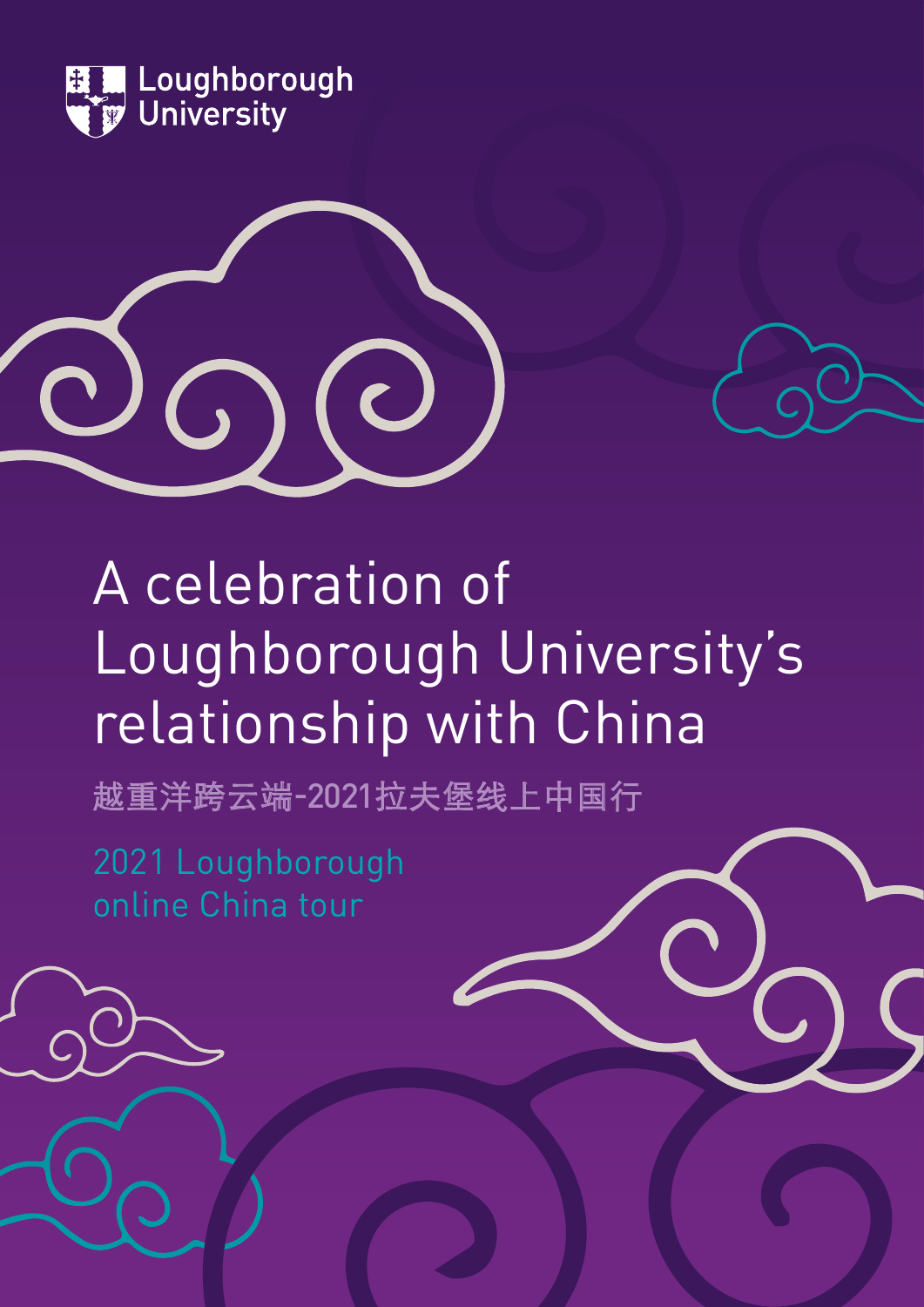# Introduction

"I am delighted to invite you to join us for our week long series of events 'A Celebration of Loughborough University's Relationship with China'.

As President and Vice Chancellor of Loughborough University I have been delighted to visit China on several occasions. We value our Chinese students, partners, agents, alumni and friends and have a long history of collaborations in China. We hope to bring our Chinese communities together for a series of interesting, useful, and engaging events throughout the week and showcase some examples of our friendships and collaboration. We are looking forward to strengthening these into the future.

Loughborough University is one of the UK's leading universities, with an international reputation for research that matters, excellence in teaching, strong links with industry, and unrivalled achievement in sport. I am proud to lead our amazing University and watch it go from strength to strength."



Professor Robert Allison, Vice-Chancellor, Loughborough University

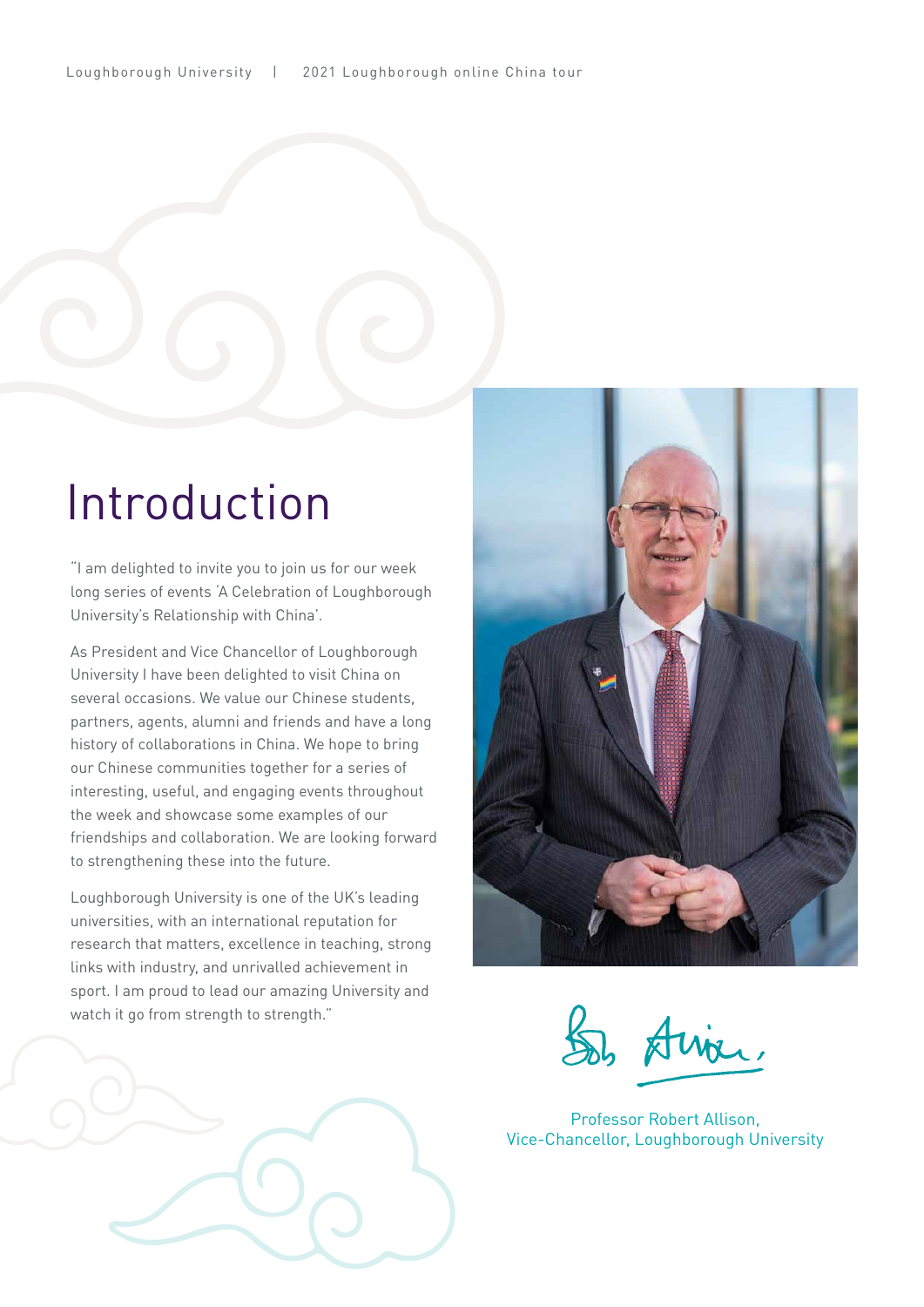# Programme

# **Saturday 20th March**

**11:00-13:00 UK 19:00-21:00 China** 

Opening Ceremony **Tencent VooV Meeting ID: 523 952 115** 

**Description:** President and Vice Chancellor, Professor Robert Allison, invites all our Chinese communities to join us as we launch our event series. We will be joined by some special VIP's and run through the weeks activities. **Audience:** This event is public and open to anyone who would like to attend.

# **Sunday 21st March**

# **09:00-10:30 UK 17:00-18:30 China** Pre Departure Briefing Loughborough Campus

**Tencent VooV Meeting ID: 266 094 455**

**Description:** The International Office will be leading special, essential information sessions for offer holders to Loughborough University. We will cover key information on how to accept offers, visa, accommodation and pre-sessional English. We will also be joined by our Chinese alumni who will lead a panel to share their experiences of studying at Loughborough University.

**Audience:** Loughborough campus Postgraduate offer holders. By invitation only.

# **11:00-12:00 UK • 19:00-20:00 China** Pre Departure Briefing London campus **Tencent VooV Meeting ID: 849 488 660**

**Description:** The International Office will be leading special, essential information sessions for offer holders to Loughborough University. We will cover key information on how to accept

offers, visa, accommodation and pre-sessional English. We will also be joined by our Chinese alumni who will lead a panel to share their experiences of studying at Loughborough University.

**Audience:** London campus offer holders. By invitation only.

## Pre Departure Briefing Undergraduate **Students**

**Tencent VooV Meeting ID: 977 012 664**

**Description:** This session will focus on student experience which undergraduate students are interested, including the sports, societies, placement year and employability. **Audience:** Undergraduate applicants and offer holders or those considering applying in the future.

# **Monday 22nd March**

**09:00-10:00 UK 17:00-18:00 China** School of Aeronautical, Automotive, Chemical & Materials Engineering (AACME) Offer Holder Event **Tencent VooV AACME Meeting ID: 657 093 457**

### School of Social Sciences & Humanities (SSH) Offer Holder Event **SSH Meeting ID: 657 093 457**

**Description:** Loughborough University will bring 8 academic schools' academic staff and give you more detail about the schools/departments you will be studying in. You can find out more about the programmes and the employability from the session. Current students and alumni who studied in the department will also join the session to give you some insight from students' view.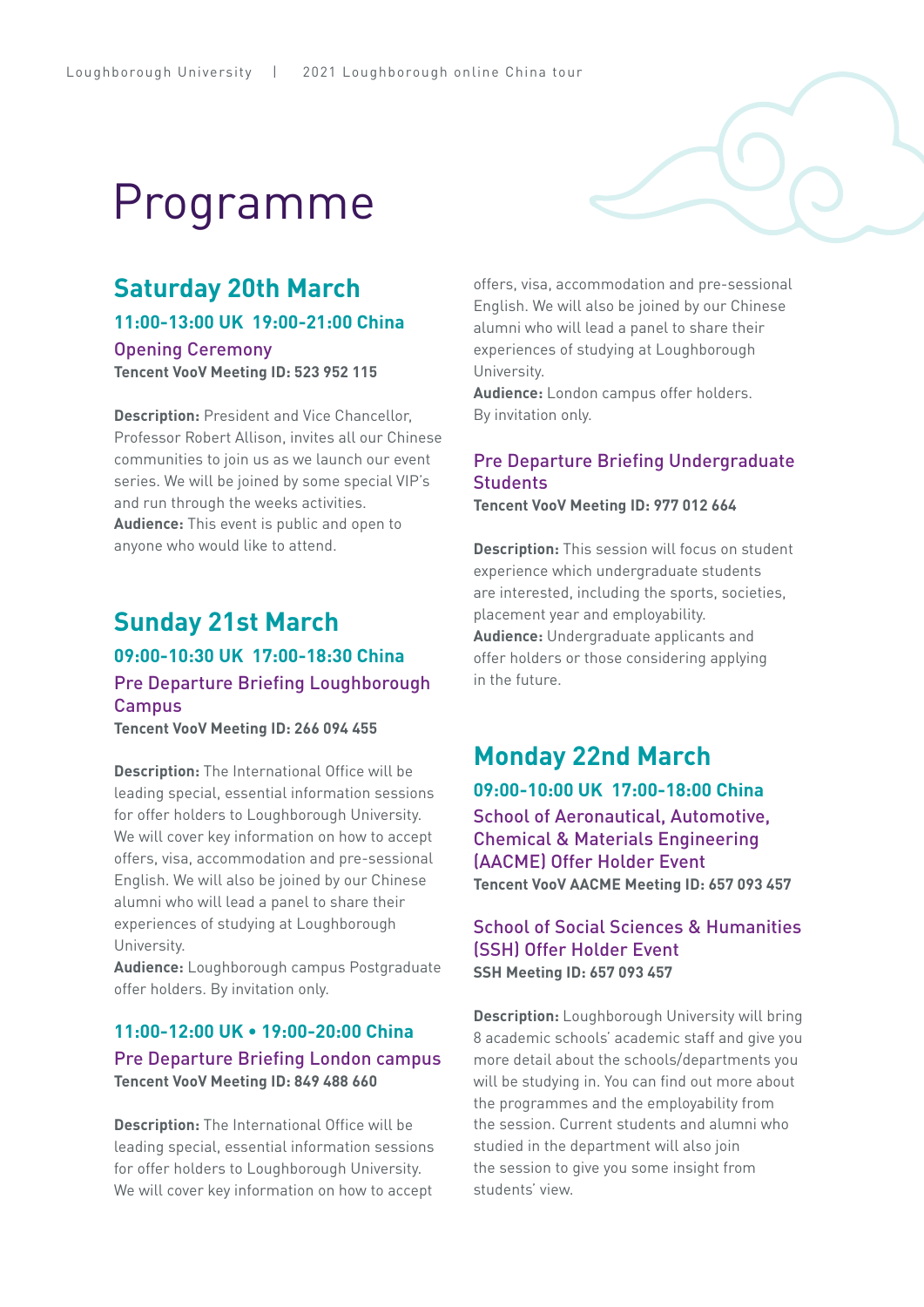**Audience:** All offer holders for students from these Schools. Also appropriate for others who have an interest in programmes and information about the School.

# **10:00-11:00 UK 18:00-19:00 China** School of Science Offer Holder (SS) Event

**Tencent VooV SS: Meeting ID 788 039 405**

#### School of Sport, Exercise & Health Sciences (SSEHS) Offer Holder Event **SSEHS: Meeting ID 269 044 290**

**Description:** President and Vice Chancellor, Professor Robert Allison, invites all our Chinese communities to join us as we launch our event series. We will be joined by some special VIP's and run through the weeks activities. **Audience:** All offer holders for students from these Schools. Also appropriate for others who

have an interest in programmes and information about the School.

# **Tuesday 23rd March**

**09:00-10:00 UK 17:00-18:00 China** School of Business & Economics

(SBE) Offer Holder Event **Tencent VooV SBE: Meeting ID 523 952 115**

#### School of Architecture, Building & Civil Engineering Offer Holder Event **ABCE: Meeting ID 738 033 824**

**Description:** President and Vice Chancellor, Professor Robert Allison, invites all our Chinese communities to join us as we launch our event series. We will be joined by some special VIP's and run through the weeks activities.

**Audience:** All offer holders for students from these Schools. Also appropriate for others who have an interest in programmes and information about the School.

#### **10:00-11:00 UK 18:00-19:00 China**

School of Design and Creative Arts (SDCA) Offer Holder Event Tencent VooV **SDCA: Meeting ID 388 929 958**

Wolfson School of Mechanical, Electrical & Manufacturing Engineering (MEME) Offer Holder Event **MEME: Meeting ID 423 028 285**

**Description:** Join our leading academics, current students and alumni as we update you on the latest information and achievements from the School and present a student/alumni panel**. Audience:** All offer holders for students from these Schools. Also appropriate for others who have an interest in programmes and information about the School.

# **Wednesday 24th March 09:00-10:00 UK 17:00-18:00 China** Agent Director Networking Event

**Description:** At this event we will be inviting China agent Directors to join our President and Vice Chancellor Professor Robert Allison to discuss priorities for the new University Strategy. **Audience:** Directors and senior leaders of our official China agent representatives. By invitation only.

# **09:00-10:00 UK 17:00-18:00 China** China Student Market Update

**Description:** Loughborough University partner and friend, Superlink, will be leading a briefing for staff at Loughborough University on the China student market as we move into a postpandemic world

**Audience:** Loughborough University staff only. By invitation only. Pleas contact Simon Foster at s.j.foster@lboro.ac.uk if you are a Loughborough University staff member and would like to attend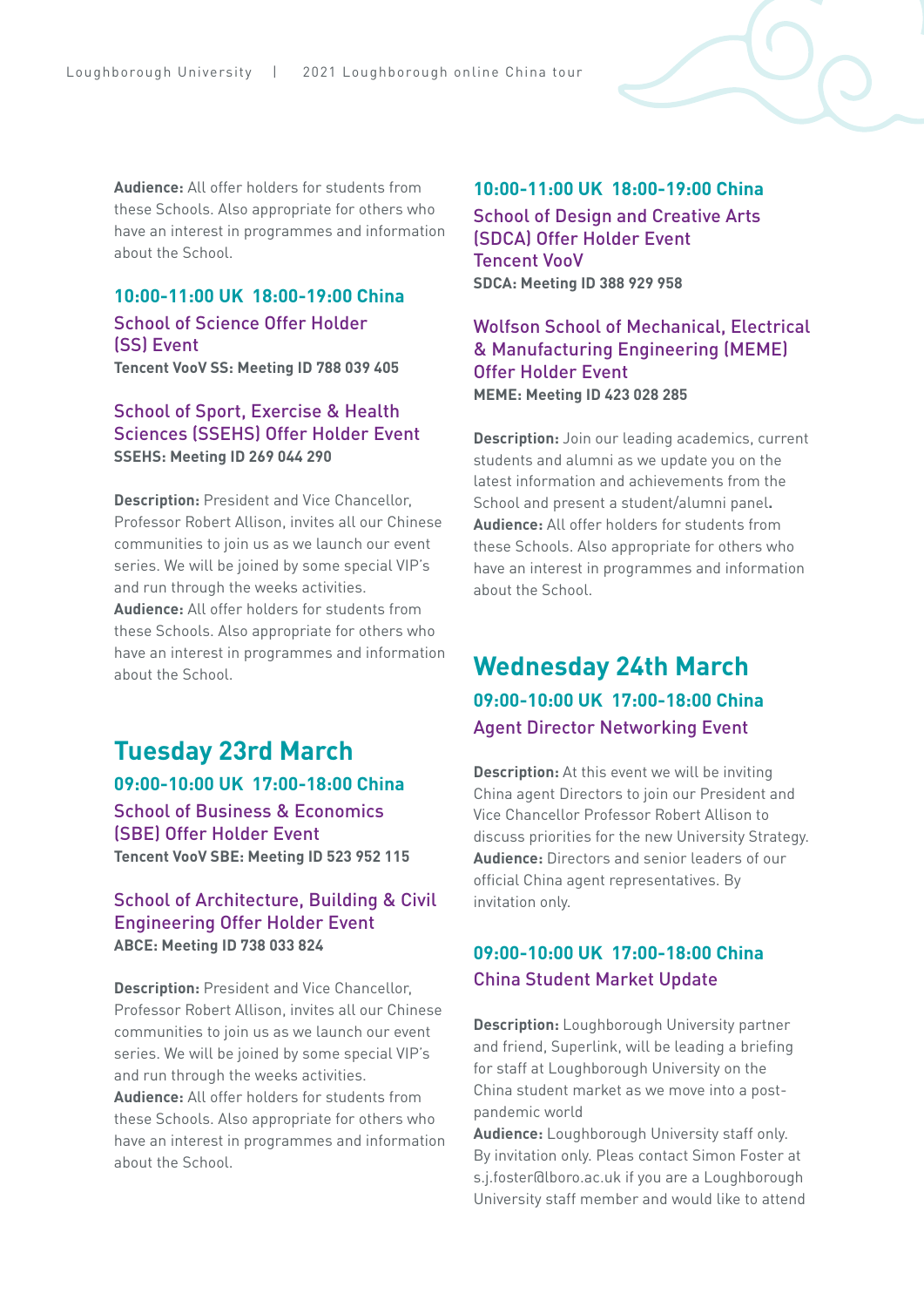# **11:00-12:00 UK 19:00-20:00 China** Loughborough University Student Services Event

**Tencent VooV Meeting ID: 295 013 481**

**Description:** This session will give you an overview of Pre-sessional English, career service, Loughborough Student Union (LSU) and Chinese Students and Scholars Association (CSSA). Learn about the service they provide and how they help you during journey in Loughborough.

**Audience:** All offer holders or potential future applicants for Loughborough University

# **Thursday 25th March**

**08:00-09:00 UK 16:00-17:00 China** Higher Education Conference – The Future of Teaching **Tencent VooV**

**Description:** An exclusive partnership university workshop session "The Future of Teaching", hosted by Professor Rachel Thomson, Pro Vice-Chancellor for Teaching in Loughborough University. The session will review changes in teaching practice over the past 12 months and explore learning and teaching in a post-COVID world.

**Audience:** Loughborough University and Chinese University Partners. By invitation only.

# **11:00-12:00 UK 19:00-20:00 China** Chinese Alumni Event

**Description:** Our Chinese Alumni are all invited to join us for a chance to connect with Loughborough University Alumni Office, International Office and each other. We will have addresses from the heads of our Chinese alumni We Chat groups and discuss how we can engage closer together into the future.

**Audience:** Loughborough University China based alumni. By invitation only. Please contact Lu Bai at L.bai@lboro.ac.uk if you are a Loughborough University alumni and would like to attend.

# **Friday 26th March 09:00-10:00-12:00 UK 17:00-18:00 China** Closing Ceremony **Tencent VooV Meeting ID: 502 651 049**

**Description:** President and Vice Chancellor, Professor Robert Allison, invites all our Chinese communities to join us as we close our event series. We will review the highlights of the events, summarise the importance of our relationship with China and announce the winners of our competitions.

**Audience:** This event is public and open to anyone who would like to attend.

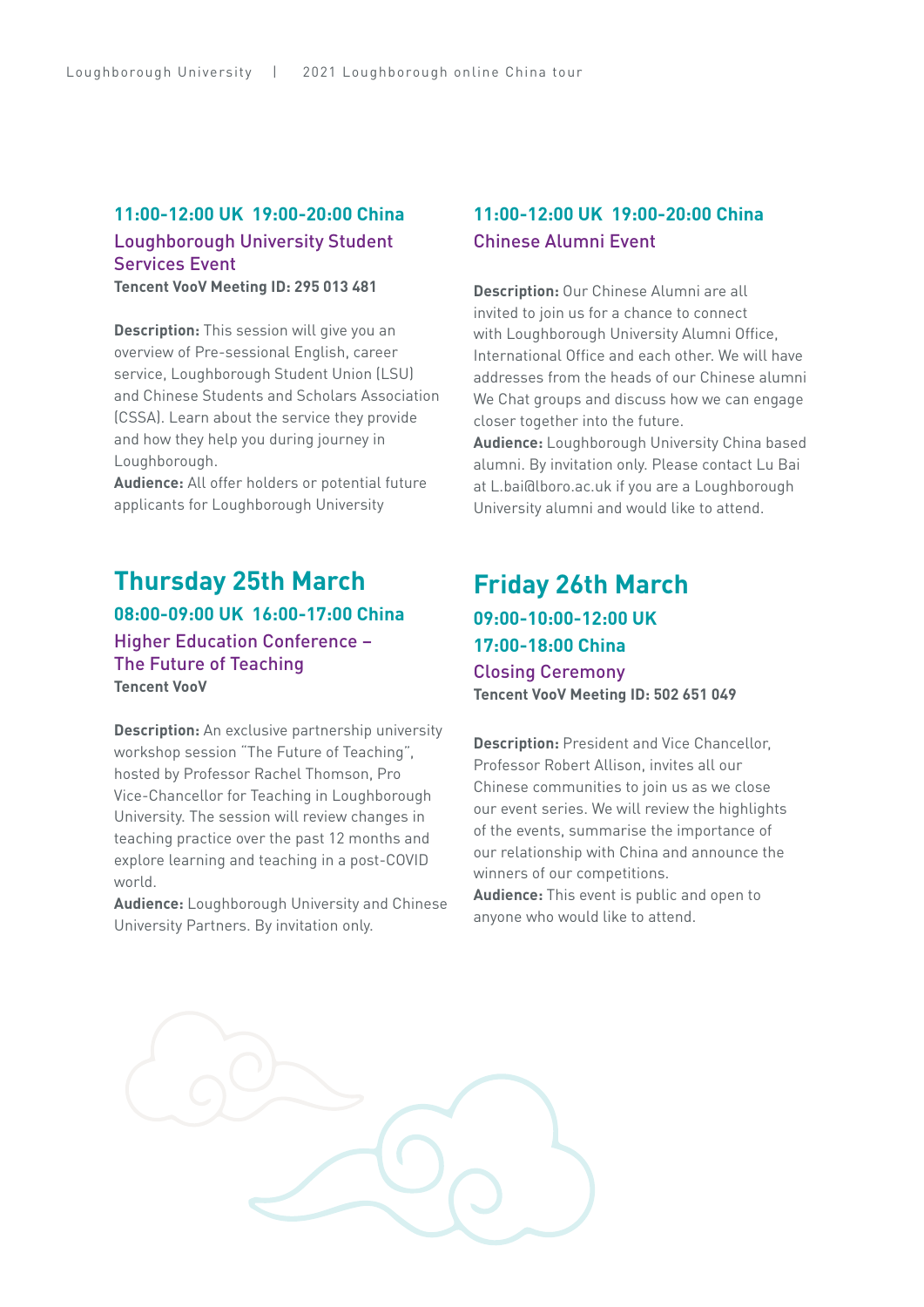

# About Loughborough

At Loughborough, we combine world-class research with an enterprising outlook. We enjoy unparalleled sporting achievement. Our accomplishments are built on the hard work and high standards achieved by our staff and students. We've created something distinctive and truly special. Our determination to succeed motivates everyone to be the best they can be. We continue to flourish.

Our second campus, Loughborough University London, is based on the Queen Elizabeth Olympic Park and offers postgraduate and executive-level education, as well as research and enterprise opportunities. It is home to influential thought leaders, pioneering

researchers and creative innovators who provide students with the highest quality of teaching and the very latest in modern thinking.

Loughborough is in the top 10 of every national league table, being ranked 7th in the Guardian University League Table 2021, 5th in the Times and Sunday Times Good University Guide 2020 and 6th in The UK Complete University Guide 2021 and was named the University of the Year by The Times and Sunday Times University Guide 2019.

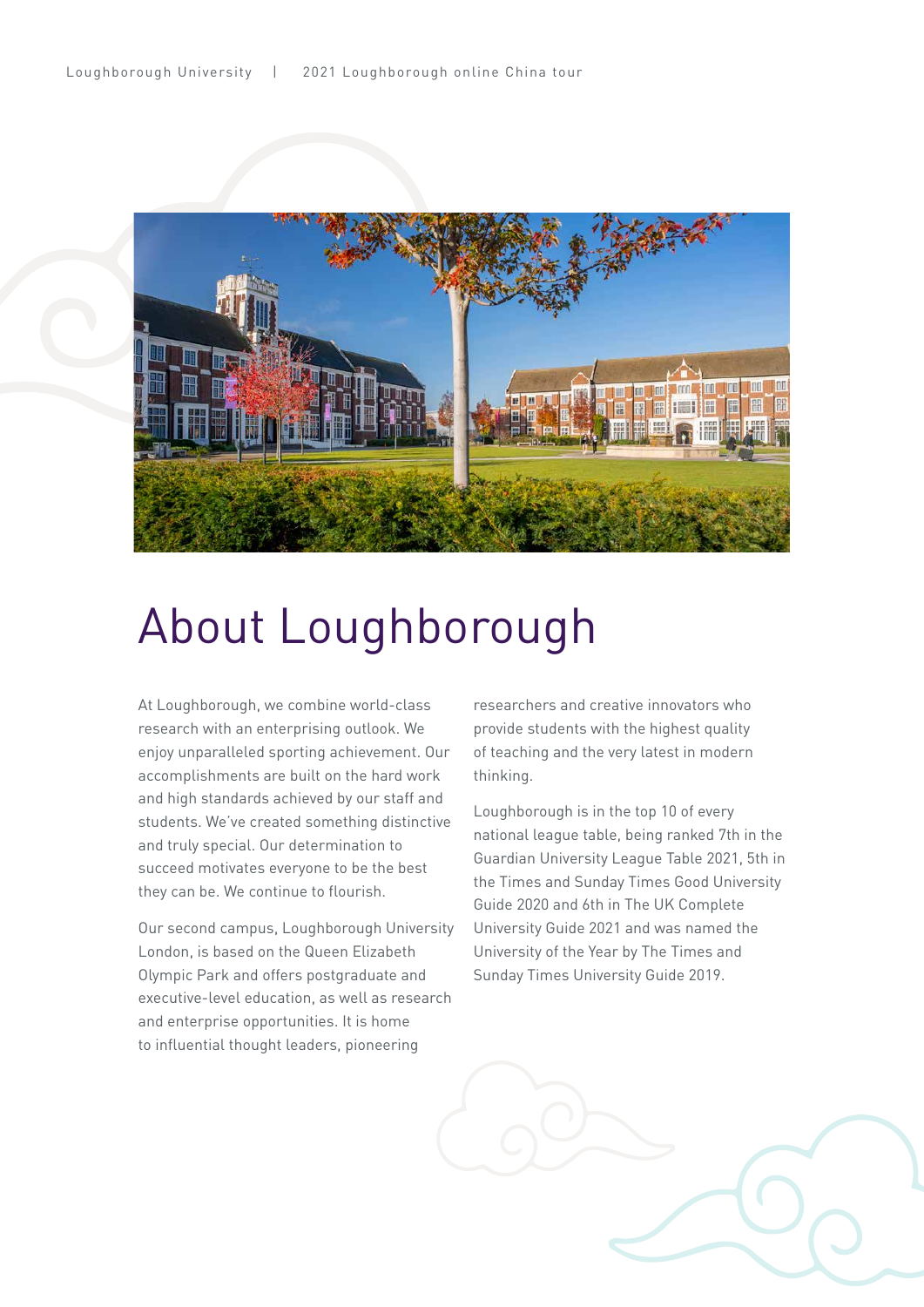# Our relationship with china

Loughborough University has a long and proud history of welcoming students and staff from China and in collaborating with China in ways that have made a difference.

*"At Loughborough University, our research is renowned not just for excellence but also for its impact on culture, society and economy. Our academic community has a passion for solving real-life challenges, across all the disciplines, and we are always looking for talented and creative thinkers to come and join us. As our partnership with China Scholarship Council grows, we are seeing more and more talented new PhD students from China studying with us both on our Loughborough campus and in London."*

Launching from Saturday 20th March we have recorded some 'Showcase Seminars' that will highlight just a few of these many examples. These seminars are available to all our communities in China to watch and will be available from our Youku account <https://i.youku.com/lborouniversity/> and from our Qianliao page [https://m.qlchat.com/wechat/](https://m.qlchat.com/wechat/page/live/2000007035956944  ) [page/live/2000007035956944](https://m.qlchat.com/wechat/page/live/2000007035956944  ) 

Here is a brief introduction to our Showcase Seminars.

# **Professor Steve Rothberg, Pro-Vice Chancellor, Research**

### An Introduction to Research at Loughborough University

**Description:** Professor Rothberg will join Deputy Director of the International Office, Simon Foster, in conversation to introduce Loughborough University research impacts, discuss our collaborations with China and why Loughborough University enjoys such a strong reputation for Research excellence.

# **Professor Mat Hughes, School of Business and Economics**

#### Entrepreneurial Orientation: Lessons from China

**Description:** "Entrepreneurial orientation, the extent to which a firm exhibits a sustained, pattern of risk-taking, innovativeness and proactiveness, is one of the most enduring concepts in entrepreneurship and strategy research. while we know a lot about its potential implications for firm performance, it is also a resource hungry strategy. In this presentation, Professor Hughes talks about his research on entrepreneurial orientation among new ventures in China and, for the first time, sheds new light on why unique actors in the Chinese context affects when and how entrepreneurial orientation is a good thing for new ventures."

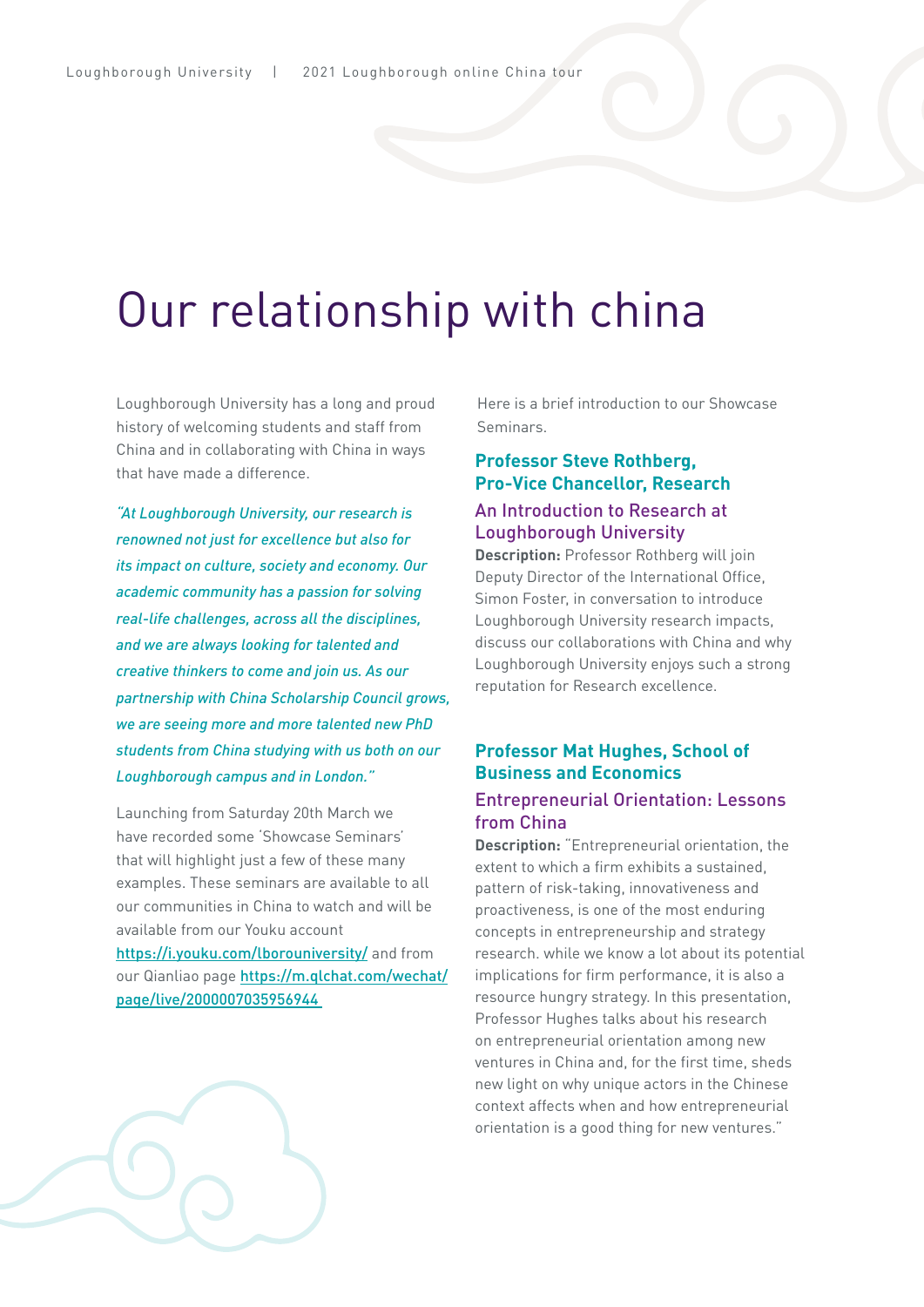### **Dr Didier Soopramanien, School of Business and Economics** Environmental Behaviour of Chinese

# consumers

**Description:** "Dr Soopramanien will present two main areas of research that relate to decisions of consumers to adopt sustainable consumption practices. First, will be an outline of his research on the factors that determine why some Chinese consumers purchase an electric car and others prefer to buy petrol fuel cars. Second, we will look at the role of place attachment-the bond between people and places-and the impact that this variable has on residents' propensity to adopt pro-environmental behaviours in China. The papers that Dr Soopramanien will present use data collected in China and showcase collaborative work with researchers based at Chinese Universities."

## **John Atkin, School of Design and Creative Arts**

#### A Dialogue with the WARRIORS

**Description:** In 2012, twenty-eight artists representing each EU country, as well as three Chinese artists, were invited to visit the worldrenowned Terracotta Warriors burial sites in Xian, China and to consider ways that these icons of the Emperor Qin's tomb could be reinterpreted within contemporary sculpture in the 21st Century. Each artist responded to the collection of warriors acrobats and servants in a myriad of different ways, and in so doing reflected a discreet aspect of t their own individual culture within the EU and China by making a sculpture that responded to this ancient collection. This seminar will showcase this

# **Professor Qinggang Meng and Dr Baihua Li, School of Science** Artificial Intelligence (AI) Projects

#### in China **Description:** Professor Qinggang Meng is

professor in Robotics, Artificial Intelligence and in the department of Computer Science.

Dr Baihua Li is professor of Computer Vision and Machine Learning. They will present some UK-China government funded AI project which Loughborough University is involved in, including Unban – Assistive walking robot (Newton/ Innovate UK) , AI for air quality monitoring and carbon credit trading (Newton Fund) and Agriculture robots (Innovate UK) .

## **Professor Qiuhua Liang, School of Architecture, Building and Civil Engineering**

### Towards a Sustainable Earth (TaSE) – How climate change, flood risk and SDGs impact each other in large river basin development

**Description:** In 2015, the UN General Assembly set out 17 Sustainable Development Goals (SDGs) for all Member States to action to end poverty, hunger and inequality and protect the planet, ensuring that all people enjoy peace and prosperity by 2030. These ambitious SDGs clearly define the world we want and are currently driving most development policies globally. With 17 goals, 169 targets, and 232 indicators to monitor and track progress, countries may lose sight of the synergies and trade-offs between goals and targets. In this international collaboration project, a team of leading academics from the UK, China and Japan work closely to conduct cutting-edge interdisciplinary research to understand how national level policies related to the SDGs impact development in the ~45,000 km² Luanhe River Basin in Northern China, so addressing crossscale synergies and trade-offs among the goals and between targets. Particularly, we investigate the relationship between development, climate change and flood risk to provide new tools and scientific understanding to inform decisionmaking and eventually achieve basin-wide sustainable development. This effectively shows how our research can help address global challenges and contribute to world's sustainable development agenda.